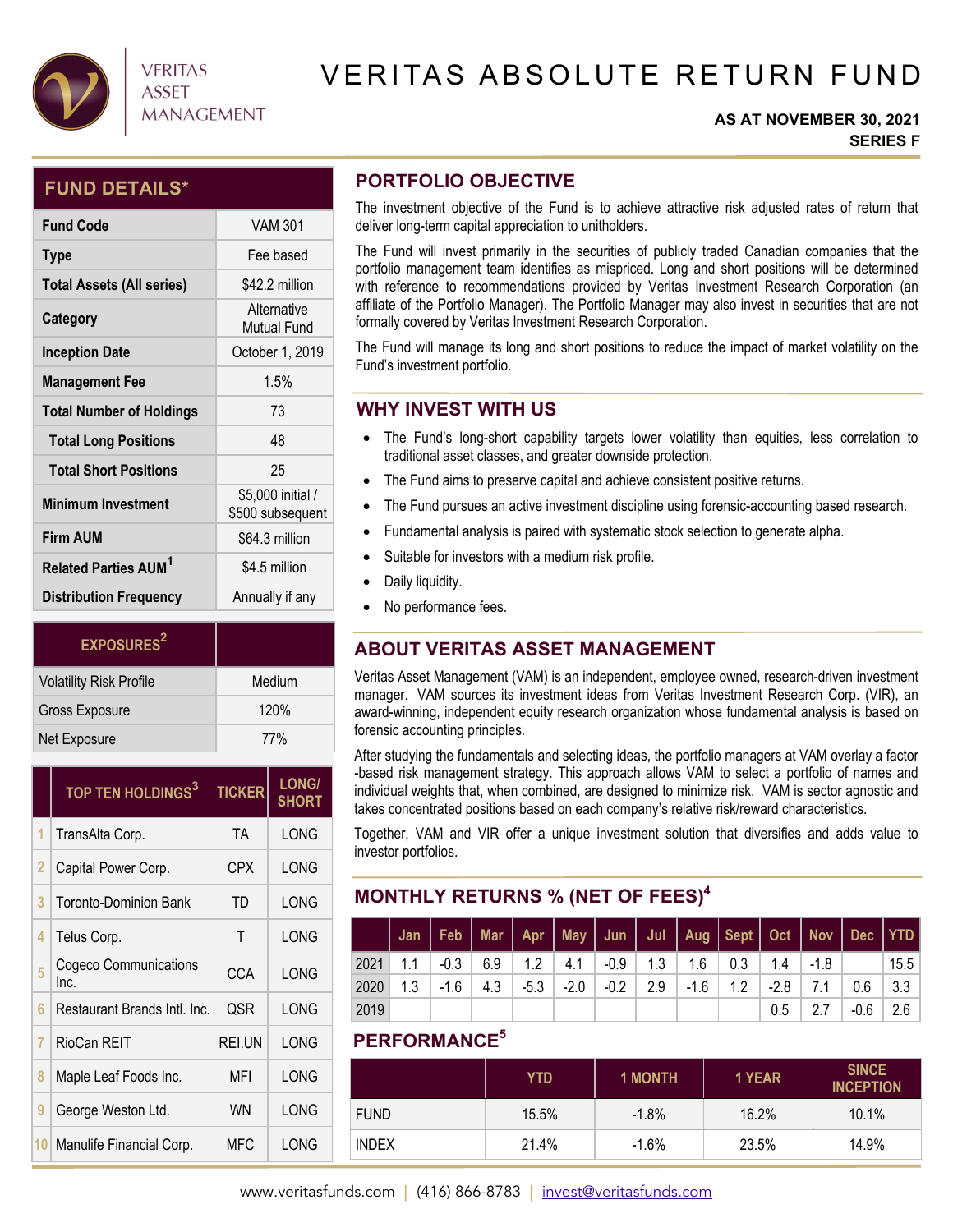

# VERITAS ABSOLUTE RETURN FUND

#### **AS AT NOVEMBER 30, 2021 SERIES F**

### **COMMENTARY**

Series F of the Veritas Absolute Return Fund generated a -1.8% return in November as risk-off trading in the final week dragged down a few of our less liquid names, despite a strong showing for our short book over the month. Over the twelve months ended November 30<sup>th</sup>, the correlation of the Fund's daily returns with the S&P/TSX Index has remained low at 0.44 while delivering a 16.2% return.

The Fund's short position in **Lightspeed Commerce (TSX, NYSE: LSPD)** was the top contributor to performance in November. **LSPD**'s shares dropped 46% over the month, spurred by a lackluster Q2 in which its net locations grew by just 2% organically versus the prior quarter. The slowing growth was in sharp contrast to **LSPD**'s lofty valuation, particularly given the company's expensive acquisition strategy that also relies on its high-flying shares.

The second-best contributor to Fund performance in November was our short position in **AutoCanada (TSX: ACQ)** which we entered prior to Q3 earnings. Through Q2 of this year, **ACQ** had been a net beneficiary of automotive supply chain pressures brought on by the pandemic, as return-to-work trends and limited availability of new models caused used car purchases to spike and margins to blowout. We identified, however, that slowing new car sales and a flattening market for used vehicles likely meant that **ACQ**'s stock price rally had overshot operating fundamentals. With the company highlighting inventory headwinds as a key risk going forward, shares dropped 23% in the week after earnings.

Our goal is to buy the best companies in sectors where we identify positive investment catalysts and take strategic short positions in poorly positioned companies in challenged industries. We evaluate companies based on balance sheet strength; free cash flow sustainability; transparent financial reporting and governance; as well as the ability to endure periods of economic weakness.

### **PERFORMANCE6**



### **RISK MEASURES7**

|                                | 1 YEAR  | <b>SINCE INCEPTION</b> |
|--------------------------------|---------|------------------------|
| Fund Sharpe Ratio <sup>8</sup> | 1.74    | 0.92                   |
| Index Sharpe Ratio             | 2.14    | 0.64                   |
| Beta <sup>9</sup>              | 0.44    | 0.00                   |
| Correlation <sup>10</sup>      | 0.44    | 0.00                   |
| Fund Volatility <sup>10</sup>  | 8.0%    | 9.6%                   |
| <b>Index Volatility</b>        | 8.0%    | 18.3%                  |
| <b>Best Month</b>              | 6.9%    | 7.1%                   |
| Worst month                    | $-1.8%$ | $-5.3%$                |
| Number of positive months      | 9 of 12 | 16 of 26               |

## **SECTOR ALLOCATIONS11**